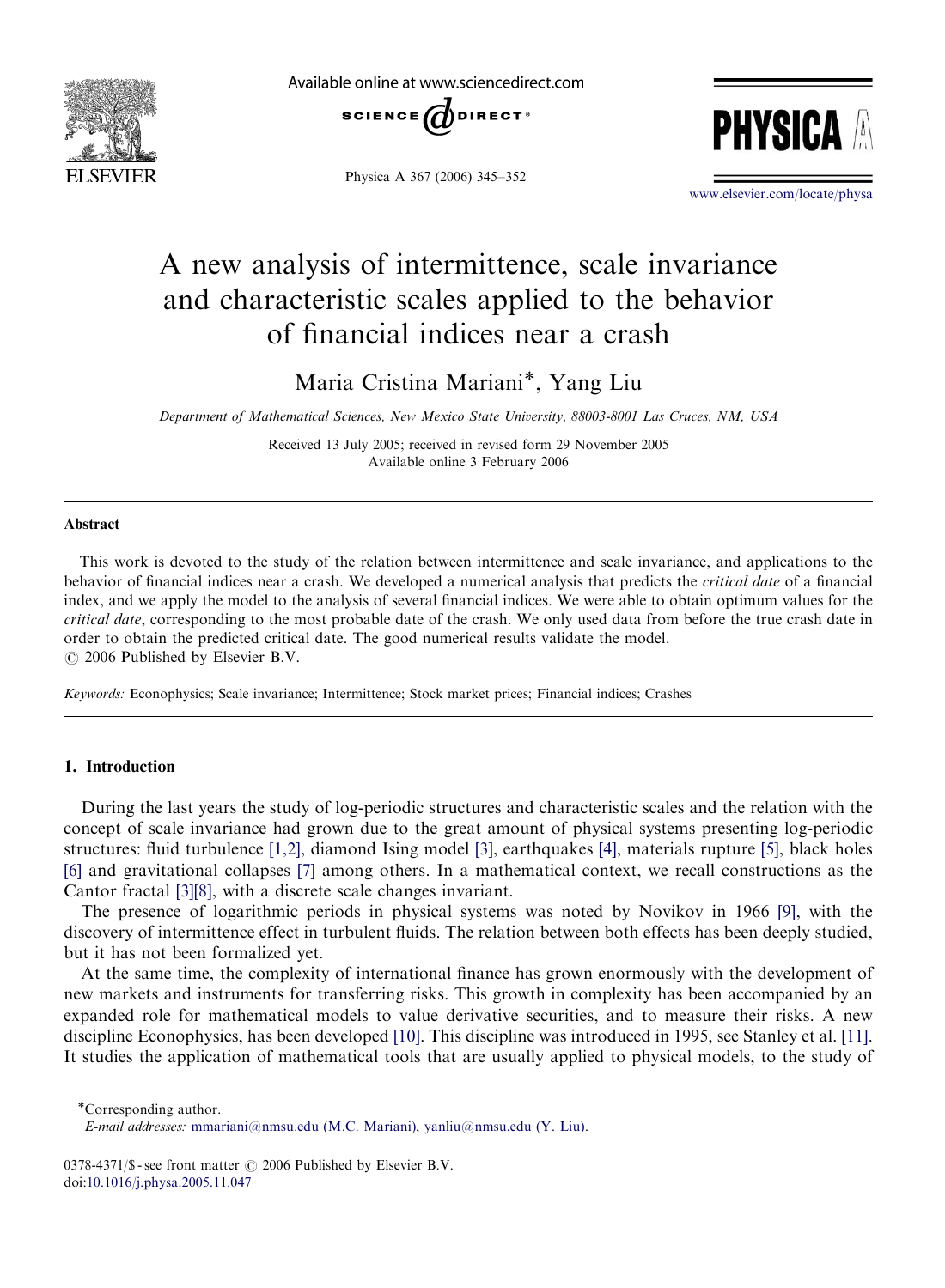financial models. Simultaneously, there has been a growing literature in financial economics analyzing the behavior of major Stock indices [\[10,12–15\].](#page--1-0)

The Statistical Mechanics theory, like phase transitions and critical phenomena have been applied by many authors to the study of the speculative bubbles preceding a financial crash (see for example [\[16,17\]](#page--1-0)). In these works the main assumption is the existence of log-periodic oscillation in the data. The scale invariance in the behavior of financial indices near a crash has been studied in Refs. [\[18–20\]](#page--1-0).

This work is organized as follows: In Section 2 we give a short introduction to the relation between intermittence and scale invariance, the conditions that a function has to satisfy when both effects are present. We analyze the relation with characteristic scales, and we finally present a method that detects characteristic scales in different systems using the previous results. In Section 3 we present a model that predicts the existence of intermittence and characteristic scales in the behavior of a financial index near a crash [\[20\].](#page--1-0) In Section 4 we develop the methods that we will use for our numerical analysis.

Finally, we apply the model to the analysis of the behavior of several financial indices: the S&P500 index near the October 1987 crash, and the Argentina MERVAL index as well as the Brazil BOVESPA index and the Mexico MXX index near the October 1997 Asian crash.

### 2. Scale invariance and intermittence

In this section we analyze the relation between intermittence and scale invariance and we introduce definitions and notation that will be used later. For further details see Ref. [\[20\]](#page--1-0) and its references.

A function A, that depends on a variable x, is *invariant for the scale change*  $\lambda x$  when

$$
A(x) = \mu A(\lambda x),\tag{1}
$$

where  $\mu$  is a constant independent of x. For a detailed discussion about this definition see Ref. [\[20\]](#page--1-0). Any observable which remains invariant for the scale change  $x \rightarrow \lambda x$  can be expressed as

$$
A(x) = x^{-\log_{\lambda} \mu} \sum_{n=-\infty}^{\infty} a_n e^{i2\pi n \log_{\lambda} x}.
$$
 (2)

Now we recall the difference between discrete and continuous invariance. When the observable given by (2) presents *continuous scale invariance*, for any real number  $\lambda$  there exists  $\mu$  such that condition (1) is fulfilled. We can deduce that in this case  $-\log_{\lambda} \mu$  does not depend on  $\lambda$ , and  $a_n = a_0 \delta_{on}$ .

When the observable  $A(x)$  satisfied Eq. (1) only for numerable values of the  $\lambda's$ , it presents a discrete scale invariance.

A particular type of scale invariance is the one arising in the existence of intermittences or ''stationary intervals'', constant in the logarithm of the independent variable.

The functions that can be obtained from this analysis are

$$
f^{F}(x) = \beta e^{\alpha F(\log_{a} x)},
$$
  
\n
$$
f^{C}(x) = \beta e^{\alpha C(\log_{a} x)},
$$
\n(3)

where  $\beta$  and  $\alpha$  are real numbers,  $\alpha$  is positive and  $F(x) = I(x)$  and  $C(x) = I(x) + 1$  are the Floor and Ceiling functions, respectively. Hence, the value obtained when applying the Floor function to a variable  $x$  will be the nearest entire number to x from the left, and the value obtained by the Ceiling function will be the nearest entire number to x from the right.

These two functions are discrete scale invariants, and more specifically, they satisfy Eq. (1) only when

$$
\lambda = a^n, \quad n \in \mathbb{Z}.\tag{5}
$$

We recall that the conditions for a function to have discrete scale invariance, after we know that the system has intermittences are the following:

(i) The intermittence intervals must be constant in logarithmic scale, i.e., the steps have to be discrete

$$
d(\ln x) = K,\tag{6}
$$